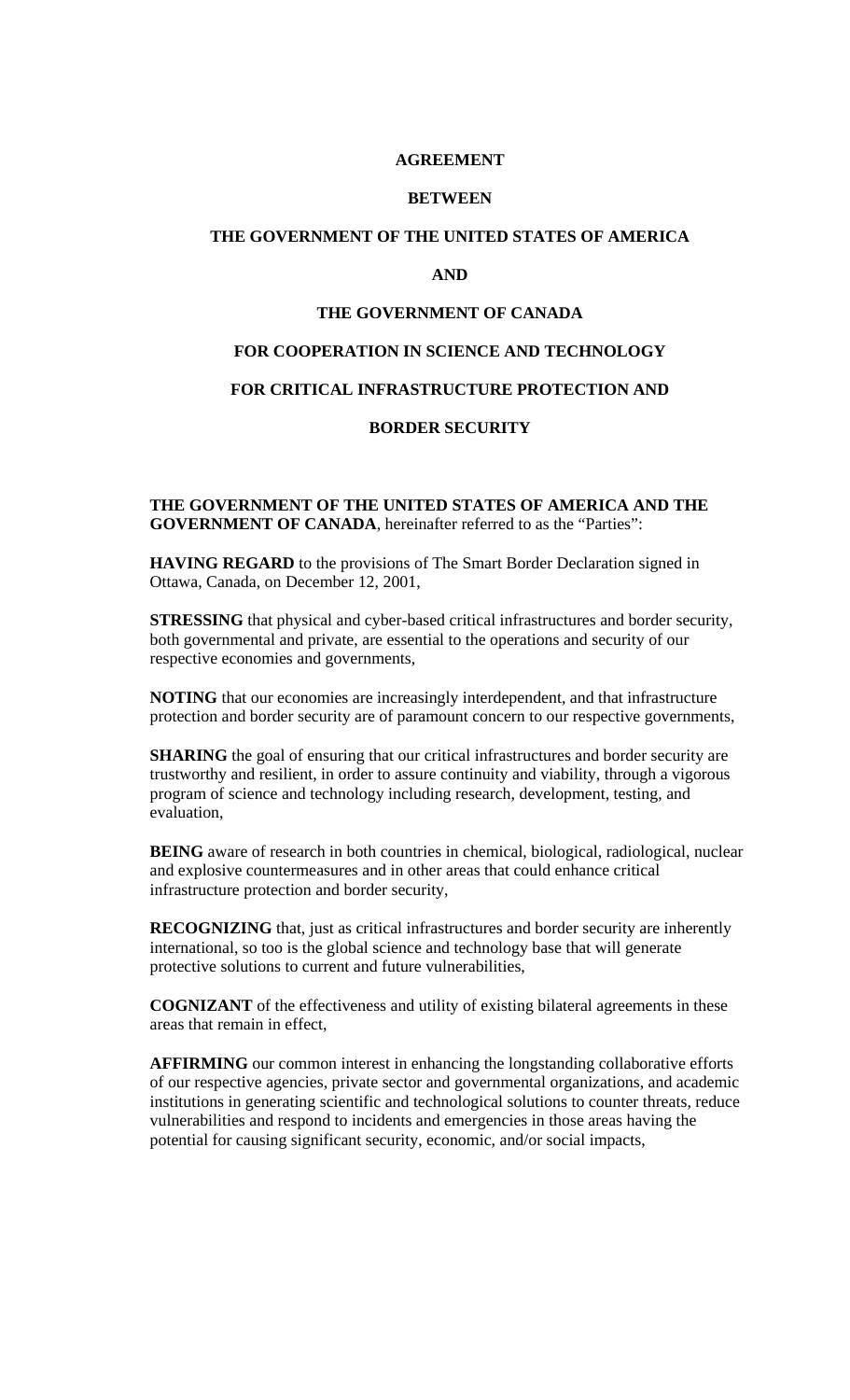**DESIRING** to set forth a vehicle for the conduct of cooperative scientific and technological research and development in the fields of critical infrastructure protection and border security,

**AGREE** to the following:

# **ARTICLE I**

#### **DEFINITIONS**

For purposes of the Agreement Between the Government of the United States of America and the Government of Canada for Cooperation in Science and Technology for Critical Infrastructure Protection and Border Security (the "Agreement"), the Parties have adopted the following definitions of terms used in this Agreement:

| <b>Border Security</b>         | Assurance of the safe flow of goods and people between the<br>United States and Canada and entering into the common air and<br>sea perimeter of the two countries, including activities such as<br>countermeasures ranging from prevention to mitigation and<br>response.                                                             |
|--------------------------------|---------------------------------------------------------------------------------------------------------------------------------------------------------------------------------------------------------------------------------------------------------------------------------------------------------------------------------------|
| Cooperative Activity           | Scientific and technological research, including joint research<br>programs, or other activities, that is implemented pursuant to this<br>Agreement with the approval of the Parties and that involves<br>collaboration between the Parties or Participants from both<br>countries.                                                   |
| <b>Critical Infrastructure</b> | Governmental and/or private activities or sectors that are<br>identified by each Party in its laws, executive orders, or policies<br>as "Critical Infrastructure".                                                                                                                                                                    |
| <b>Equipment and Material</b>  | Any material, equipment, reagents, end item, subsystem,<br>component or test equipment acquired or provided for use in<br>research, development, testing, and evaluation or other<br>cooperative efforts initiated under this Agreement.                                                                                              |
| <b>Intellectual Property</b>   | "Intellectual Property" as defined in Article 2 of the Convention<br>Establishing the World Intellectual Property Organization, done<br>at Stockholm, July 14, 1967.                                                                                                                                                                  |
| Participant                    | Any non-federal government person or entity, including, <i>inter</i><br>alia, a private sector organization, academic institution, state,<br>province, or other levels of government, or subsidiary thereof,<br>that conducts activities with the approval of at least one of the<br>Parties and is involved in Cooperative Activity. |
| Project Authorization          | The instrument outlining the scope of Cooperative Activity in<br>which the Participant is authorized to engage under this<br>Agreement and the terms and conditions for such activity.                                                                                                                                                |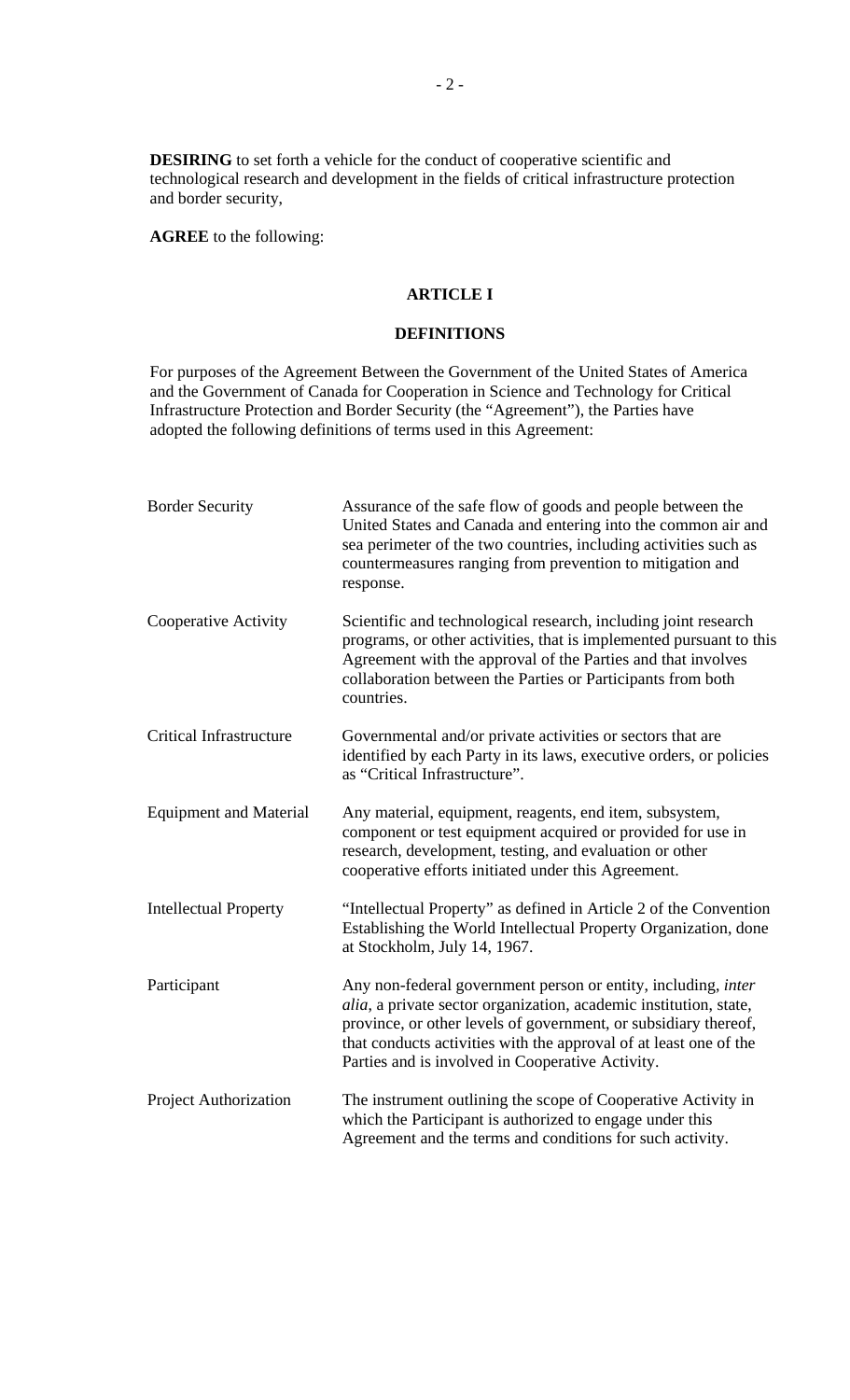Research, Development, Programs and activities, including basic research, applied Testing, and Evaluation research, advanced technology development, and proof of principle, and validation, of the Parties and/or Participants that seek to identify, develop and facilitate technological solutions and management tools and techniques to address existing and emerging threats to, and vulnerabilities in, the Critical Infrastructure and Border Security of each Party.

#### **ARTICLE II**

#### **OBJECTIVE**

The objective of this Agreement is to encourage, develop, and facilitate bilateral science and technology for Critical Infrastructure protection and Border Security, in accordance with the provisions herein. The provisions of this Agreement are designed to facilitate Cooperative Activity of the Parties and Participants.

### **ARTICLE III**

### **BASIS FOR COOPERATIVE ACTIVITY**

1. When the Parties implement Cooperative Activity under this Agreement, they shall facilitate Cooperative Activity, as they may agree, on the basis of the following:

- a. Reciprocal opportunities to engage in Cooperative Activity, with shared responsibilities and contributions, commensurate with the Parties' or the Participants' respective resources;
- b. Comparable access to government-sponsored or government-supported programs and facilities for visiting researchers and technical experts, and comparable access to and exchange of, information and Equipment and Material;
- c. Timely exchange of information and Equipment and Material, which may affect Cooperative Activity, and dissemination of information and Equipment and Material, consistent with applicable national laws and regulations.

2. Prior to undertaking Cooperative Activity under this Agreement, the Parties through their departments or their agencies shall agree in writing upon the (i) scope of Cooperative Activity, (ii) its duration, (iii) the manner in which it will be funded, (iv) specific details of any transfer of Equipment and Material and the identity of personnel and/or organizations, if any, to be committed to Cooperative Activity, (v) provisions for terminating Participant involvement, (vi) dispute resolution processes, and (vii) whether the use of classified information will be required. This description of the scope of Cooperative Activity may include technical annexes, as necessary, with an appropriate level of detail.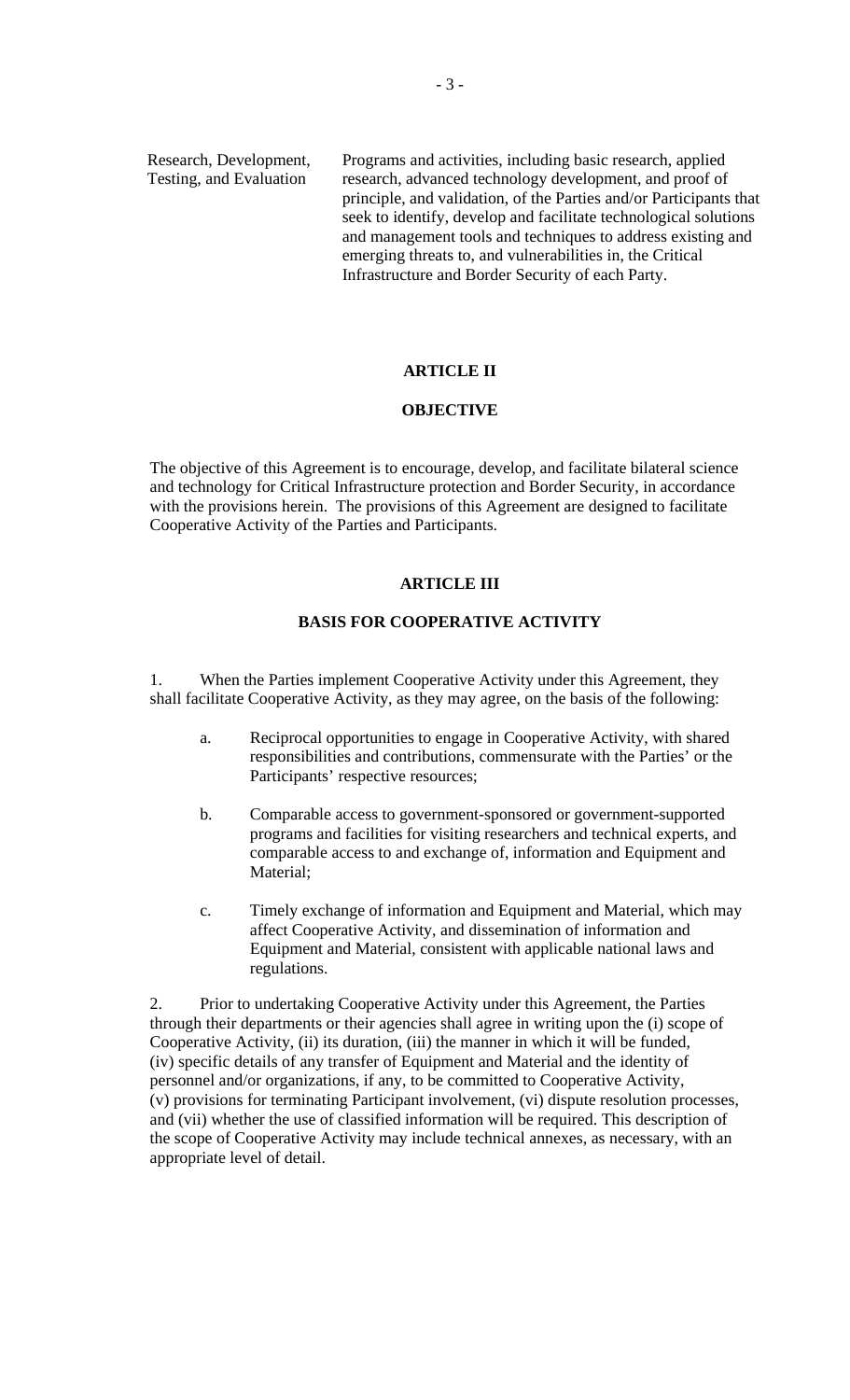# **ARTICLE IV**

## **AREAS OF COOPERATIVE ACTIVITY**

1. The Parties shall facilitate Cooperative Activity in areas they agree upon with regard to Critical Infrastructure protection and Border Security. Areas of Cooperative Activity include, but are not limited to:

- a. Threat, vulnerability and risk assessments;
- b. Interdependency analyses;
- c. System protection and information assurance;
- d. Detection and monitoring;
- e. Recovery and reconstitution of damaged or compromised systems;
- f. Education, training, and exchange of scientific and technical personnel, Equipment and Material in science and technology areas including Research, Development, Testing, and Evaluation;
- g. Emergency management (including emergency preparedness, response and consequence management);
- h. Security best practices, standards and guidelines;
- i. Security of automated infrastructure control systems; and
- j. Research, Development, Testing, and Evaluation for Critical Infrastructure protection and Border Security countermeasures.

2. Nothing in paragraph 1 shall preclude the Parties from facilitating science and technology in other areas of Critical Infrastructure protection and Border Security.

### **ARTICLE V**

# **FORMS OF COOPERATIVE ACTIVITY**

- 1. The Parties shall encourage, *inter alia,* the following Cooperative Activity:
	- a. Coordinated research projects and joint research projects;
	- b. Joint task forces;
	- c. Joint studies, projects, and scientific or technical demonstrations;
	- d. Joint organization of scientific seminars, conferences, symposia and workshops;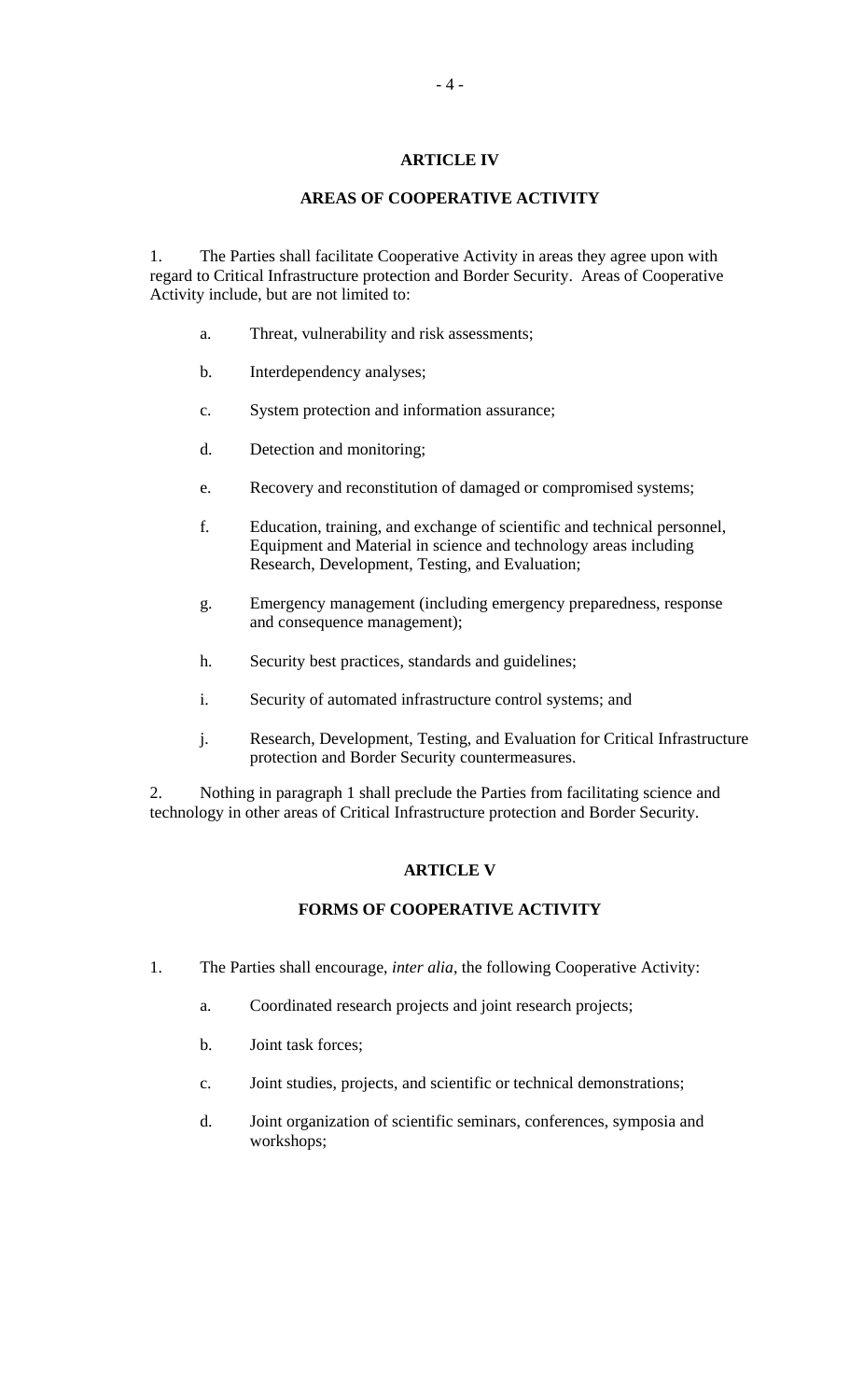- e. Training of scientists and technical experts;
- f. Visits and exchanges of scientists, engineers or other appropriate personnel;
- g. Exchanges or sharing of scientific and technological information and Equipment and Material;
- h. Exchange of information on practices, laws, regulations, standards, methods, and programs relevant to cooperation under this Agreement; and
- i. Joint agreement for the use of laboratory facilities and Equipment and Material, for conducting scientific and technological activities including Research, Development, Testing, and Evaluation.

2. Nothing in paragraph 1 shall preclude the Parties from facilitating other forms of cooperation that they may agree upon.

# **ARTICLE VI**

# **MANAGEMENT**

1. The Parties shall carry out all Cooperative Activity under this Agreement in accordance with their national laws and regulations.

- 2. Each Party shall designate an Agreement Director, who will be responsible for:
	- a. Promoting Cooperative Activity under this Agreement;
	- b. Monitoring implementation of this Agreement and exercising executivelevel oversight;
	- c. Monitoring the overall use and effectiveness of this Agreement;
	- d. Recommending amendments to this Agreement to the Parties;
	- e. Resolving issues brought forth by the Agreement Supervisors; and
	- f. Authorizing involvement by Participants in Cooperative Activity through Project Authorizations pursuant to this Agreement.

3. Within a period of three months following the entry into force of this Agreement, each Party shall provide the other Party in writing the name of its Agreement Director.

4. The Agreement Directors shall meet annually to review implementation of the Agreement.

- 5. Each Party shall designate an Agreement Supervisor, who will be responsible for:
	- a. Monitoring and evaluating the work conducted under Cooperative Activity and providing guidance and direction as necessary pursuant to Project Authorizations;
	- b. Designating personal points of contact for Cooperative Activity;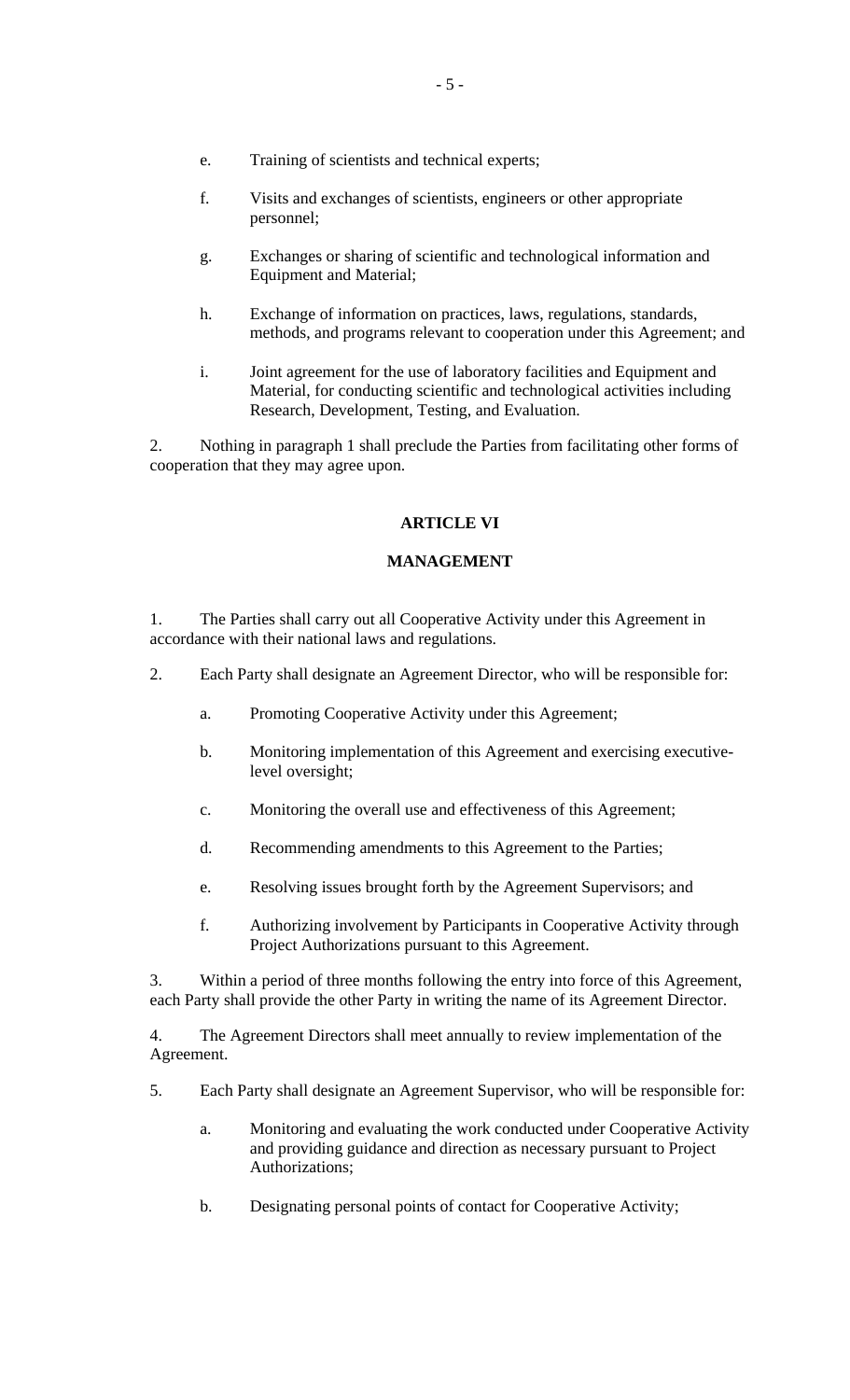- c. Endeavoring to ensure that Cooperative Activity is undertaken efficiently and avoiding duplication of other work where possible; and
- d. Forwarding, when necessary, issues to the Agreement Directors for resolution.

6. Within a period of three months following the entry into force of this Agreement, each Party shall provide the other Party in writing the name of the Agreement Supervisor.

7. The Agreement Supervisors may meet as they consider necessary to implement this Agreement.

#### **ARTICLE VII**

### **PARTICIPANTS**

1. In order for a Participant(s) to engage in Cooperative Activity under this Agreement, that Participant must be duly approved by its sponsor Party. That Party shall ensure that the Participant agrees to conduct such activities in accordance with the terms of this Agreement. The sponsoring Party shall conclude a Project Authorization with the Participant detailing the scope of activities in which the Participant is authorized to engage and the terms and conditions for such activities.

2. Participation in Cooperative Activity by a Participant shall, at the request of the other Party, be subject to the other Party's review and approval.

3. The Parties shall require, as a condition to engaging in Cooperative Activity under this Agreement, each Participant to report to its respective Agreement Supervisor on a periodic basis regarding its performance of Cooperative Activity. The responsible Agreement Supervisor shall determine the frequency and scope of the reporting requirement.

4. In the event that a question arises with respect to a Participant and its activities under this Agreement, the Parties shall consult to consider the Participant's role in Cooperative Activity. If either Party objects to a Participant's continued participation, the Party that authorized the Participant shall terminate the involvement of that Participant in all Cooperative Activity pursuant to this Agreement, in accordance with the terms of the Project Authorization, which shall expressly allow for such a possibility.

5. Nothing in this Agreement precludes a Party from withdrawing a Project Authorization from a Participant.

#### **ARTICLE VIII**

#### **CONTRACTING**

1. If a Party determines that contracting is necessary to fulfill its responsibilities in support of Cooperative Activity, that Party will contract in accordance with its respective national laws, regulations and procedures.

2. Where a Party contracts to carry out a task in support of Cooperative Activity under this Agreement, it will be solely responsible for its own contracting, and the other Party will not be subject to any liability arising from such contracts without its written consent.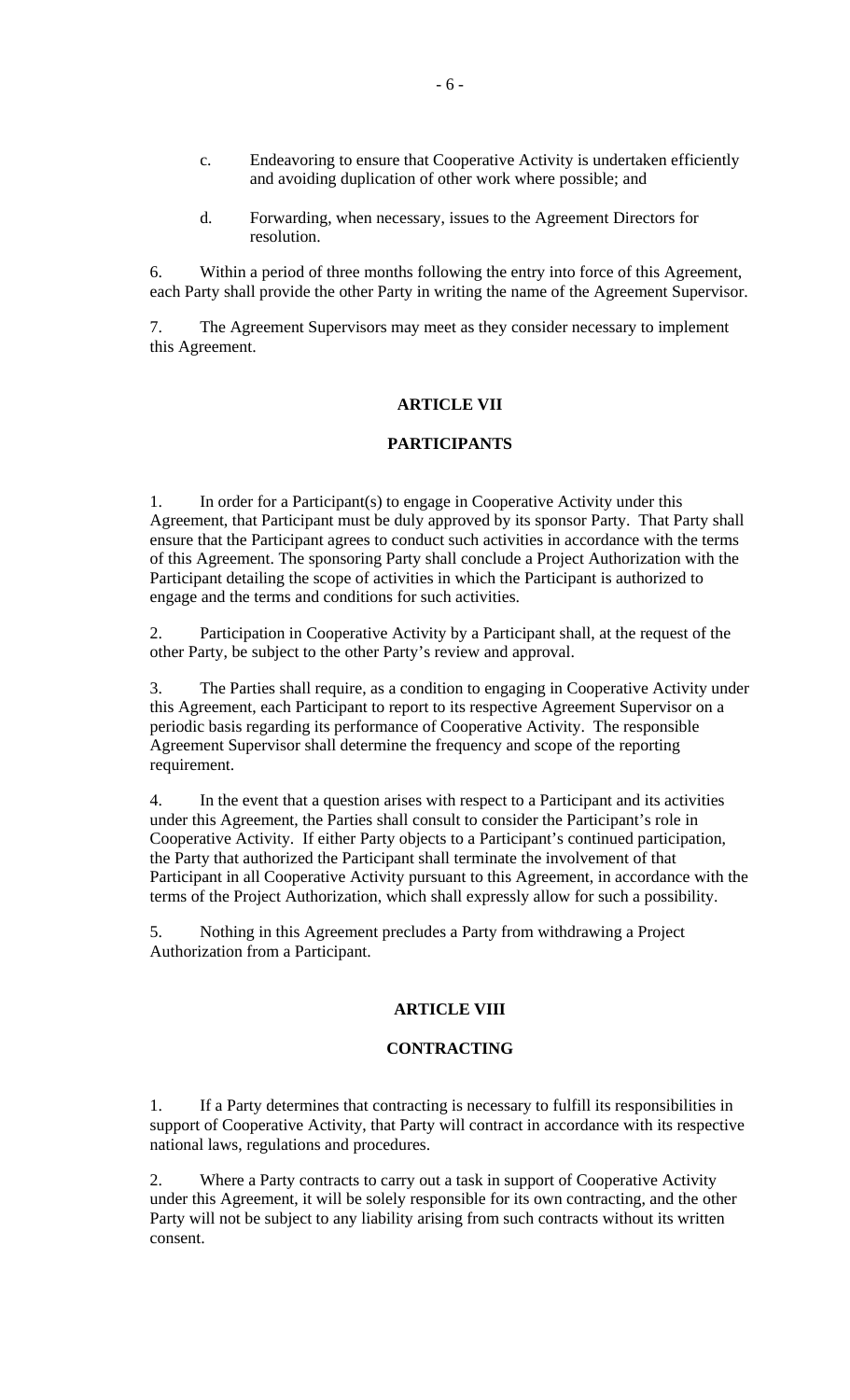# **ARTICLE IX**

## **FINANCE**

1. Subject to the availability of appropriated funds for Cooperative Activity, each Party shall bear the costs of discharging its responsibilities under this Agreement.

2. Subject to the availability of appropriated funds, the Parties may also agree to share costs for Cooperative Activity.

3. In its Project Authorizations, each Party shall determine how to allocate costs incurred on behalf of the authorizing Party.

4. This Agreement creates no standing financial commitments. Detailed descriptions of the financial provisions for Cooperative Activity, including the total cost of the activity and each Party's or Participant's cost share, will be agreed between the Parties.

5. Each Party shall be responsible for any audit of its activities in support of Cooperative Activity, including the activities of any of its Participants. Each Party's audits shall be in accordance with its own national practices.

#### **ARTICLE X**

#### **INTELLECTUAL PROPERTY**

1. For purposes of this Agreement, the allocation and protection of Intellectual Property created under this Agreement shall be in accordance with the provisions of the Agreement between the Government of the United States of America and the Government of Canada on the Allocation of Intellectual Property Rights, Interests and Royalties for Intellectual Property Created or Furnished under Certain Scientific and Technological Cooperative Research Activities (with attachment), done at Ottawa, February 4, 1997.

2. The use and distribution of Intellectual Property created under this Agreement shall be subject to the security provisions of Article XIII.

## **ARTICLE XI**

## **ENTRY OF PERSONNEL AND EQUIPMENT AND MATERIAL**

1. With respect to Cooperative Activity under this Agreement, each Party, in accordance with its laws and regulations, and as appropriate, shall facilitate:

- a. Prompt and efficient entry into and exit from its territory of appropriate Equipment and Material, instrumentation, and project information;
- b. Prompt and efficient entry into and exit from its territory, and domestic travel and work of, persons participating on behalf of the Parties or Participants in the implementation of this Agreement;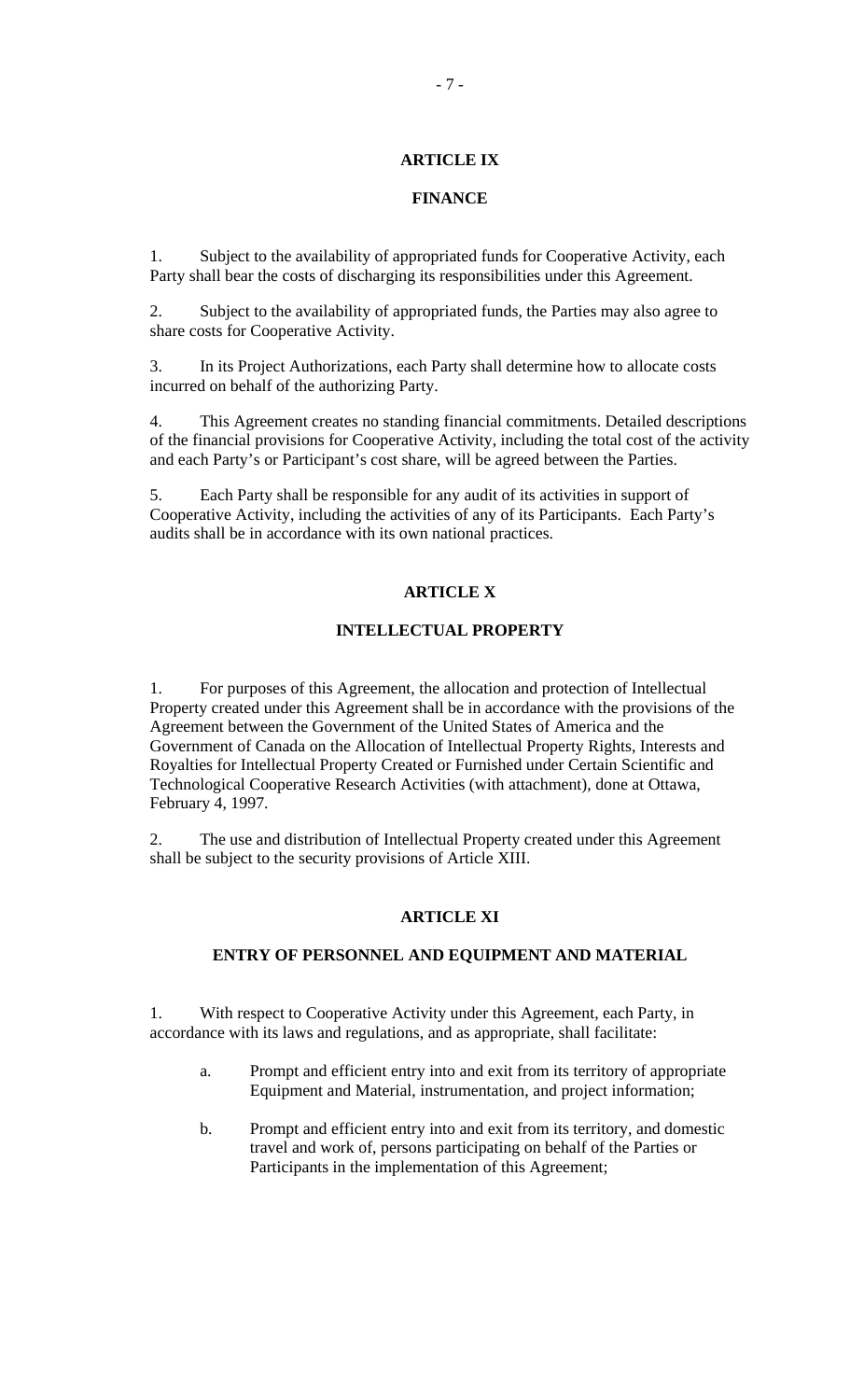- c. Prompt and efficient access, as appropriate, to relevant geographical areas, information, Equipment and Material, institutions, and persons participating on behalf of the Parties or Participants in the implementation of this Agreement; and
- d. Mutual logistic support, as agreed.

2. Customs duties, import and export taxes, and similar charges will be administered in accordance with each Party's respective laws and regulations. Insofar as existing laws and regulations permit, each Party will endeavor to ensure that such readily identifiable duties, taxes and similar charges, as well as quantitative or other restrictions on imports and exports, are not imposed in connection with work carried out under this Agreement.

3. Each Party will use its best efforts to ensure that any customs duties, import and export taxes, and similar charges are administered in a manner favorable to the efficient and economical conduct of the work.

## **ARTICLE XII**

## **DISPUTE RESOLUTION**

1. All questions or disputes between Parties arising under or relating to this Agreement shall be submitted to the Agreement Directors. Such questions and disputes shall be resolved only by consultation between the Parties and will not be referred to a national court, an international tribunal, or to any other person or entity for resolution.

2. Each Party shall ensure that its Project Authorizations address the means to resolve any disputes between the Party and its Participants.

# **ARTICLE XIII**

## **SECURITY**

1. Cooperative Activity undertaken pursuant to this Agreement may include the use and exchange of classified information or equipment, as defined in the Agreement between the Government of the United States of America and the Government of Canada for the Exchange of Classified Information, done at Washington, January 30, 1962, and including the Industrial Security Procedures of 8 February 1985 (collectively, the "General Security Agreement").

2. Each Party shall store, handle, transmit and safeguard all classified information and Equipment and Material provided or generated pursuant to this Agreement in accordance with the General Security Agreement.

3. Each Party shall ensure that access to classified information and Equipment and Material is limited to those persons who possess requisite security clearances and have a specific need for access to the information and/or Equipment and Material.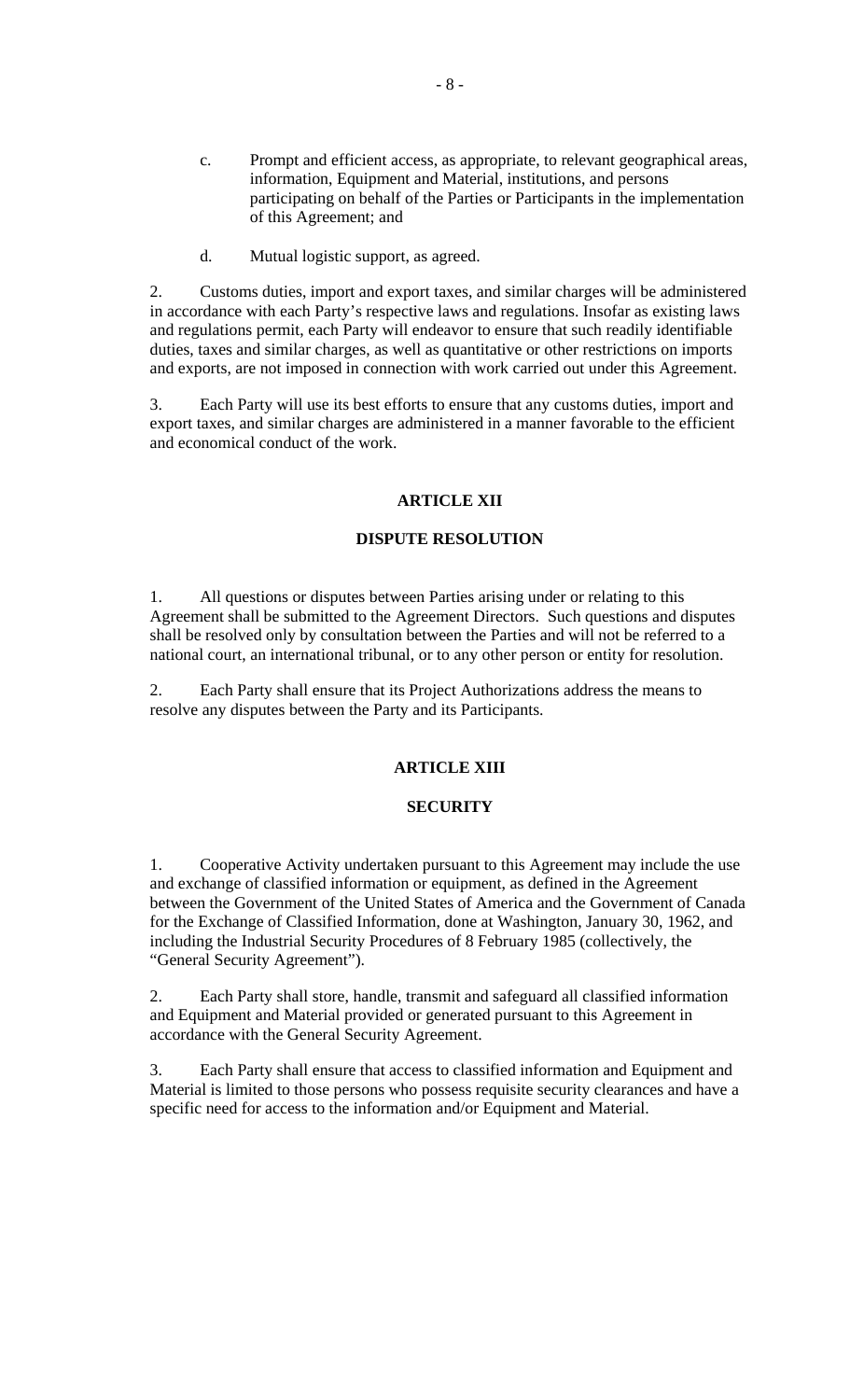4. Each Party shall ensure that any exchange of information and Equipment and Material, including classified information and Equipment and Material between Participants or between Parties and Participants shall be in accordance with the relevant laws and regulations of each Party to prevent the unauthorized transfer or retransfer of such information and Equipment and Material provided or produced under this Agreement. Each Party shall ensure that it incorporates this principle into Project Authorizations.

- a. If either Party deems it necessary, detailed provisions for the prevention of unauthorized transfer or retransfer of information and Equipment and Material shall be incorporated into Project Authorizations.
- b. If either Party deems it necessary, additional distribution and access restrictions on information and Equipment and Material shall be incorporated into Project Authorizations.

5. Each Party shall take all lawful steps available to it to ensure that information and Equipment and Material provided or generated pursuant to this Agreement is protected from further disclosure, unless the other Party consents to such disclosure.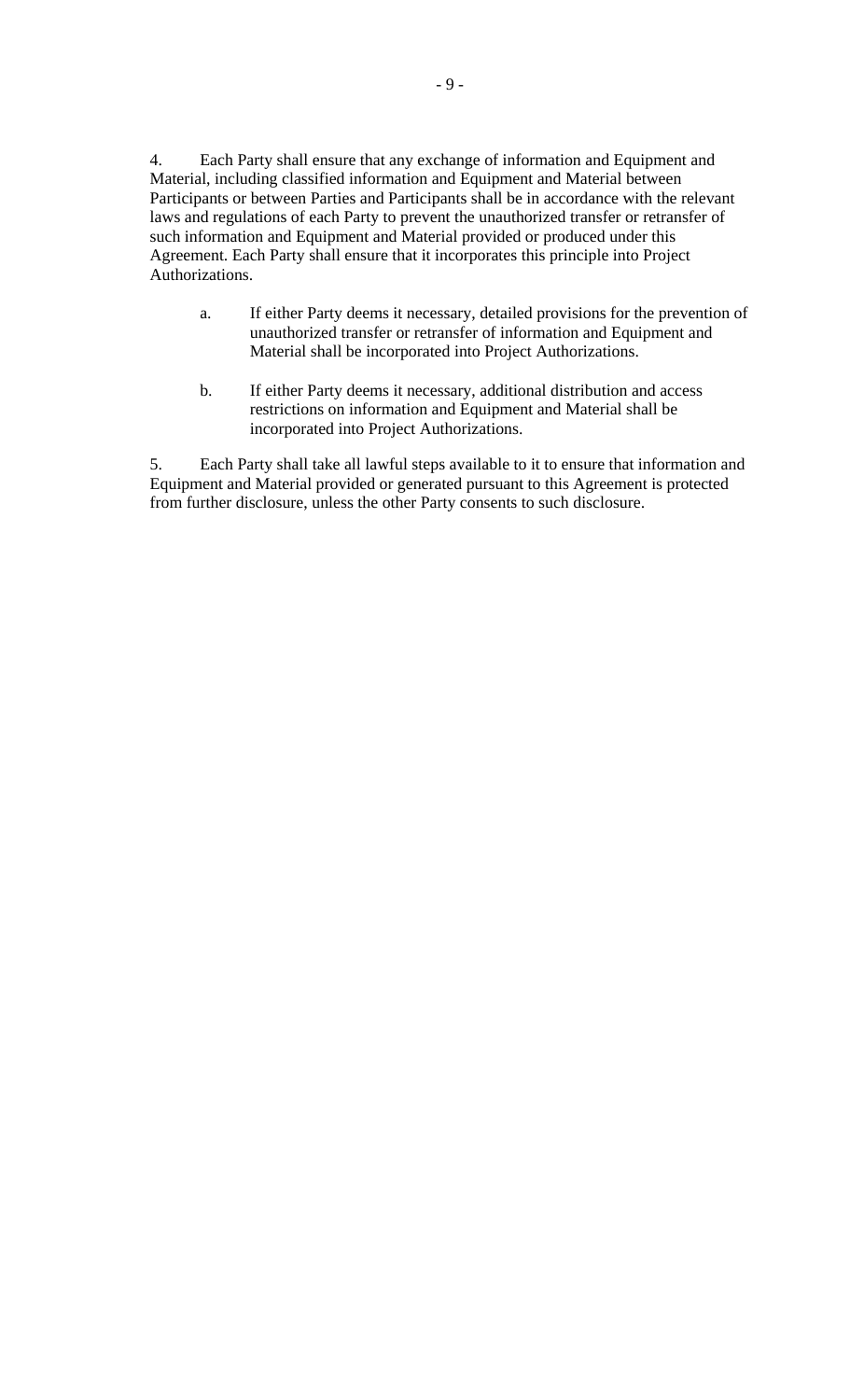# **ARTICLE XIV**

## **ENTRY INTO FORCE, DURATION, AMENDMENT, AND TERMINATION**

1. This Agreement shall enter into force upon signature by both Parties.

2. The Agreement may be amended in writing by mutual consent of the Parties.

3. This Agreement shall remain in force unless terminated in writing by either Party, with such termination taking effect six months from the date of the written notice of termination. This Agreement may also be terminated by the mutual agreement of the Parties.

4. Unless otherwise agreed, termination of this Agreement shall not affect the validity or duration of any Cooperative Activity undertaken previously under it.

**IN WITNESS WHEREOF**, the undersigned, duly authorized thereto by their respective Governments, have signed this Agreement.

Done at Washington, this first day of June 2004, in duplicate in the English and French languages, each version being equally authentic.

FOR THE GOVERNMENT OF THE **FOR THE GOVERNMENT OF UNITED STATES OF AMERICA: CANADA:**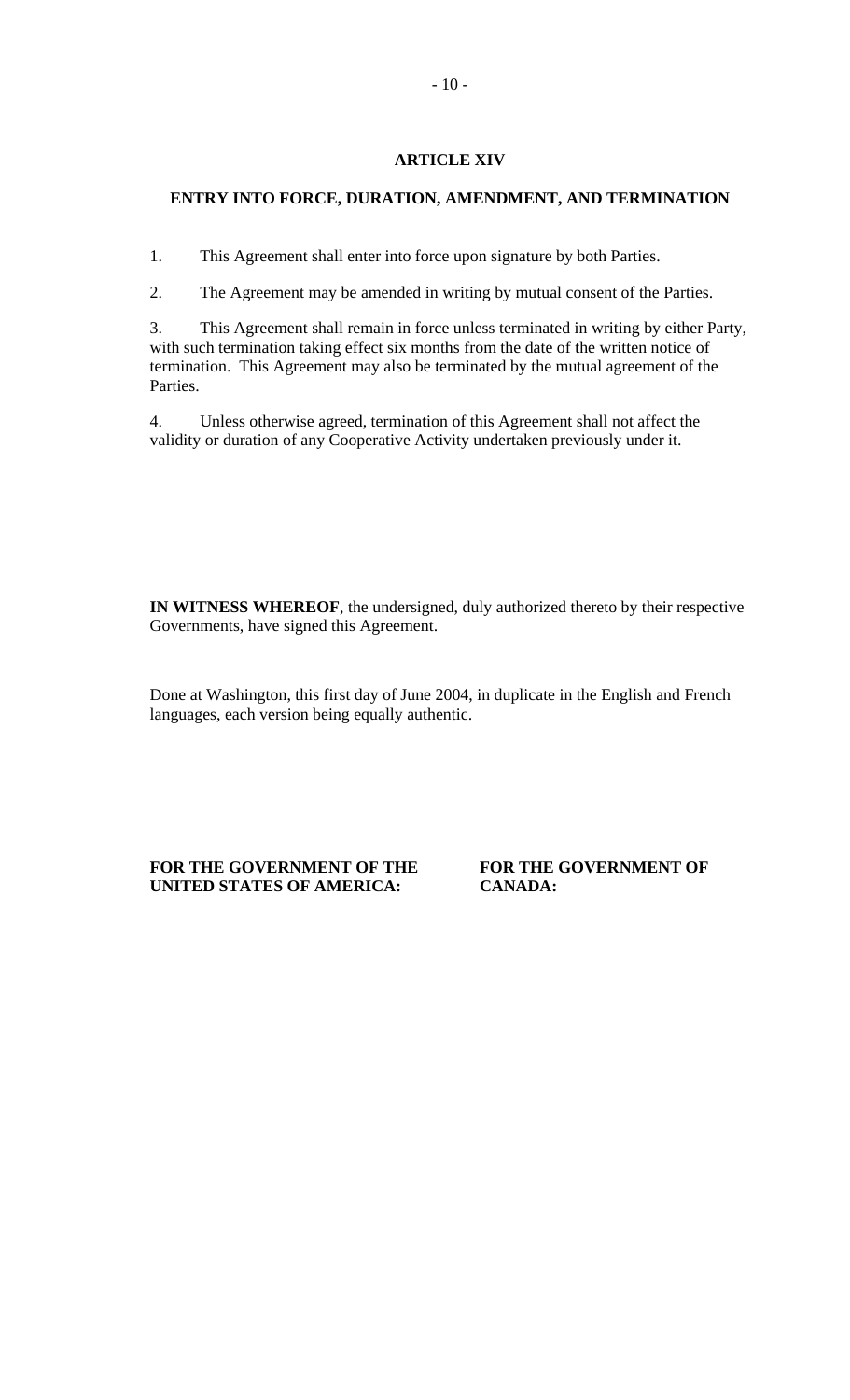#### **ARTICLE XIV**

#### ENTRY INTO FORCE, DURATION, AMENDMENT, AND TERMINATION

1. This Agreement shall enter into force upon signature by both Parties.

 $2.$ The Agreement may be amended in writing by mutual consent of the Parties.

This Agreement shall remain in force unless terminated in writing by either Party, 3. with such termination taking effect six months from the date of the written notice of termination. This Agreement may also be terminated by the mutual agreement of the Parties.

4. Unless otherwise agreed, termination of this Agreement shall not affect the validity or duration of any Cooperative Activity undertaken previously under it.

IN WITNESS WHEREOF, the undersigned, duly authorized thereto by their respective Governments, have signed this Agreement.

DONE at Washington  $|st$ on this day of June 2004, in duplicate in the English and French languages, each version being equally authentic.

FOR THE GOVERNMENT OF CANADA

Paulu A

**FOR THE GOVER** OF THE UNITED STATES OF AMERICA